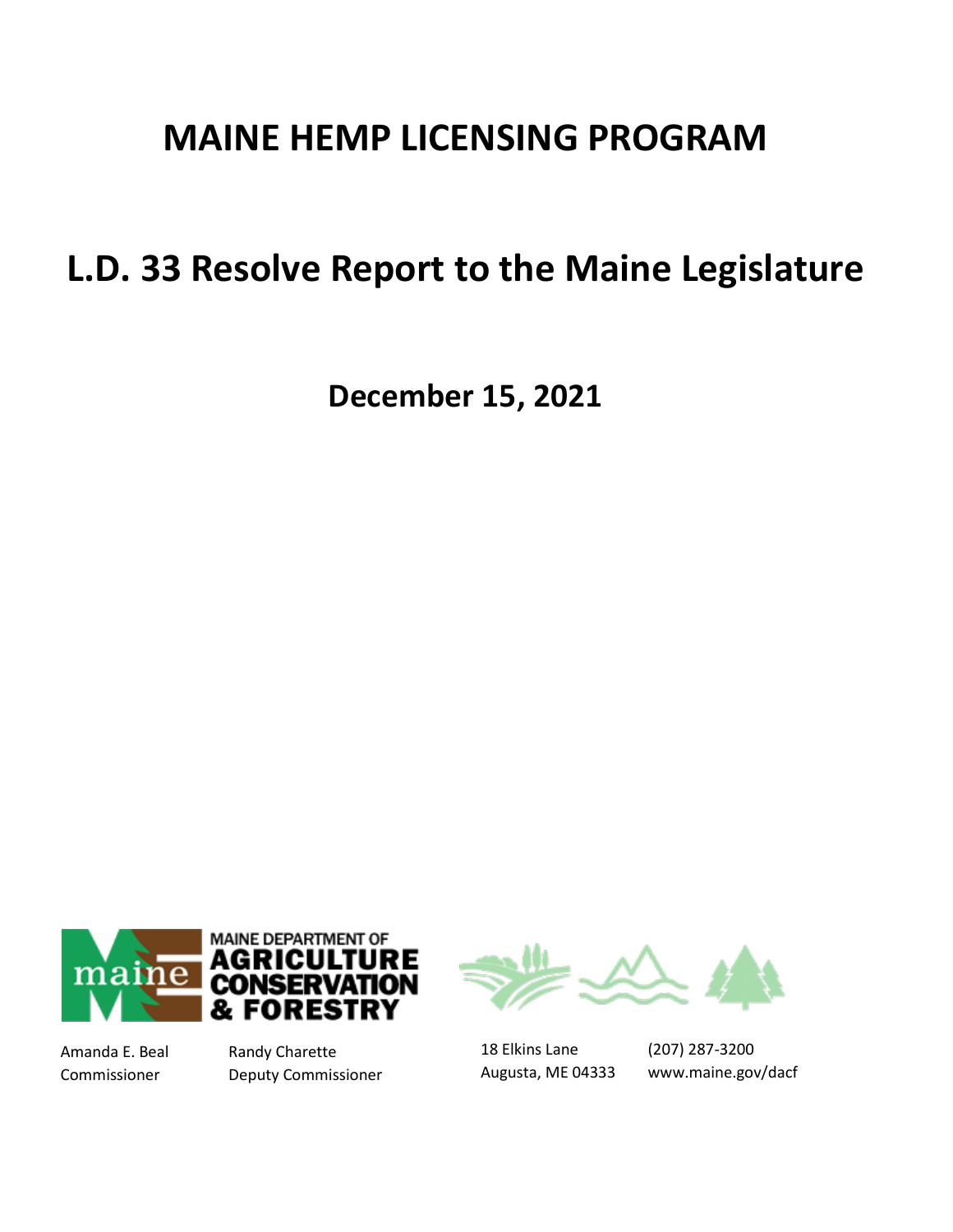### **SUMMARY OF FINDINGS**

During the First Legislative Session of the 130<sup>th</sup> Legislature, L.D. 33, An Act To Improve the Laws Governing Hemp by Bringing Them into Compliance with Federal Law, became a Resolve. The Resolve required staff from the Department of Agriculture, Conservation and Forestry's (DACF) Hemp Licensing Program (the Program) to gather information and ideas from stakeholders about the type of hemp licensing program that would be best for Maine growers. The Resolve also directed the Program to research how other states were going to license hemp in 2022.

The Program conducted a number of Stakeholder Information Gathering Meetings (SIGMEs). Stakeholder participation was low, and stakeholder feelings were mixed regarding preferred licensing schemes. The Program also conducted online surveys with growers and hemp stakeholders that also yielded mixed and, at times, conflicting feedback. Nevertheless, there were several prominent takeaways from this information gathering:

- Hemp growers do not want to be licensed *directly* by USDA.
- Hemp growers would like the Total THC threshold for hemp to increase.
- Access to lending institutions, crop insurance, and federal assistance programs is important to growers.
- Access to out-of-state markets is important.

The Program's analysis of other states shows that 40 have USDA-approved plans. Five states have turned their programs over to USDA, meaning USDA is the sole licensing authority for hemp activities in those states. No state has decided to go on their own with a non-USDA compliant program. Maine may be the last state to decide how hemp will be regulated. This will be discussed in greater detail later in this report.

# BACKGROUND ON MAINE'S CURRENT LICENSURE OF HEMP, USDA'S FINAL RULE, AND L.D. **33**

# *Maine's Program*

Maine presently regulates hemp cultivation through a licensing program pursuant to 7 MRS § 2231 and 001 DACF c. 274. DACF has been licensing hemp growers since 2016 under the 2014 federal Farm Bill authorization and has been defining hemp as any variety of Cannabis sativa L. with a delta-9-tetrahydrocannabinol (delta-9-THC) concentration that does not exceed 0.3% on a dry weight basis.

Maine has been able to retain this definition of hemp because it participated in the hemp pilot program under the 2014 Farm Bill. As of January 1, 2022, these 2014 Farm Bill pilot programs will no longer be able to continue and must conform to USDA's Final Rule, authorized by the 2018 Farm Bill (and discussed in greater detail below). The USDA Final Rule has a stricter definition of hemp using Total THC. For a cannabis sample to be considered hemp as defined by the USDA Final Hemp Rule, both delta-9-THC and THC acid (THCA), a precursor of delta-9-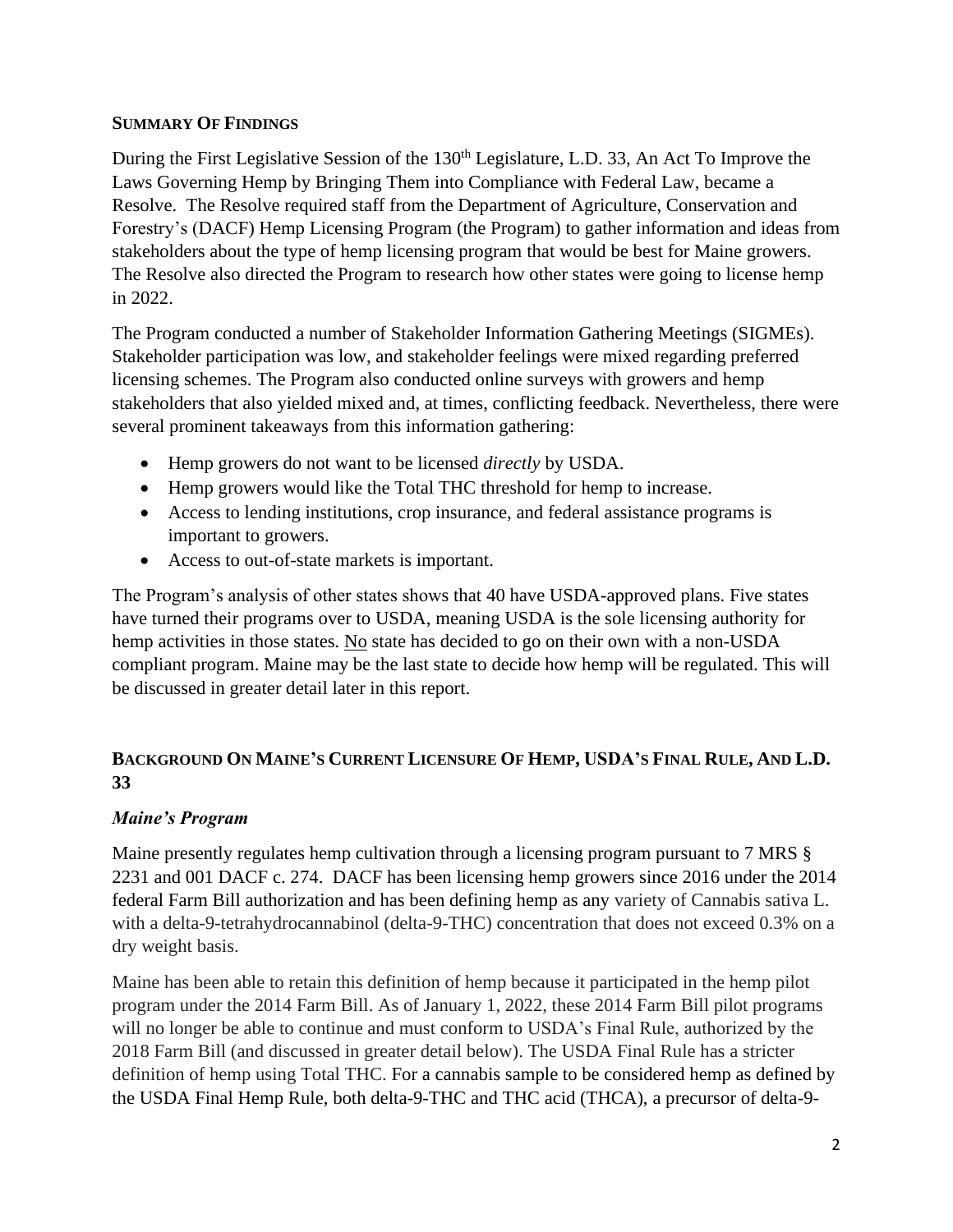THC, must be taken into consideration. This is because when cannabis is heated, a chemical reaction called decarboxylation takes place, which converts THCA into delta-9-THC, at an efficiency of 87.7%. Therefore, to calculate the Total THC of a hemp sample, this equation is used: Total THC = delta-9-THC +  $(0.877 \text{ X} \text{THCA})$ . In short, Total THC as defined under the Final Rule is more stringent than Maine's current delta-9-THC definition.

# *USDA Final Rule*

In December of 2018, the federal Agriculture Improvement Act included a provision making hemp production legal in all 50 states. The Act directed the USDA to develop rules to provide consistency in hemp regulation throughout the country. USDA's Agricultural Marketing Service (AMS) Final Rule, 7 CFR, Part 990 became effective March 22, 2021. As part of the Final Rule, USDA-AMS requires approved plans from states that want to license hemp growers. USDA-AMS approved Maine's State Plan based on the Interim Final Rule on September 2, 2020. However, to implement a new State Plan based on the Final Rule, the legislature must enact Maine statutory changes to conform with the federal rules.

# *L.D. 33*

Last legislative session, DACF brought forward L.D. 33, An Act To Improve the Laws Governing Hemp by Bringing Them into Compliance with Federal Law. L.D. 33 was intended to change current Maine law so that Maine's hemp licensing program could align itself with [USDA requirements](https://lnks.gd/l/eyJhbGciOiJIUzI1NiJ9.eyJidWxsZXRpbl9saW5rX2lkIjoxMDMsInVyaSI6ImJwMjpjbGljayIsImJ1bGxldGluX2lkIjoiMjAyMTA4MjQuNDQ5NTA2MzEiLCJ1cmwiOiJodHRwczovL3d3dy5hbXMudXNkYS5nb3YvcnVsZXMtcmVndWxhdGlvbnMvaGVtcCJ9.wt-v3irstA7AQisB7eJUaKLsDPWNk10IBVEFqTJvpzg/s/984894936/br/111310927765-l) by the January 1, 2022 deadline. L.D. 33 ultimately became a Resolve directing DACF to seek additional input from stakeholders on the future of the state's hemp program. At present, Maine cannot implement its State Plan and is one of four states that has not had its state plan approved by USDA after the Final Rule was published. USDA recently advised DACF that "Maine may be the only State in the U.S. to not have an approved hemp plan in place by the end of the year." (See Appendix A).

L.D. 33 specifically states that:

[T]he Department of Agriculture, Conservation and Forestry shall meet with and seek input from stakeholders on the United States Department of Agriculture Domestic Hemp Production Program requirements. The department shall study and monitor other state hemp programs, including states that are following federal hemp program regulations and states that are not in compliance with federal hemp program regulations. The department shall submit a report with findings and recommendations to the Joint Standing Committee on Agriculture, Conservation and Forestry no later than December 15, 2021. The joint standing committee may submit a bill to the 130th Legislature relating to the subject matter of the report.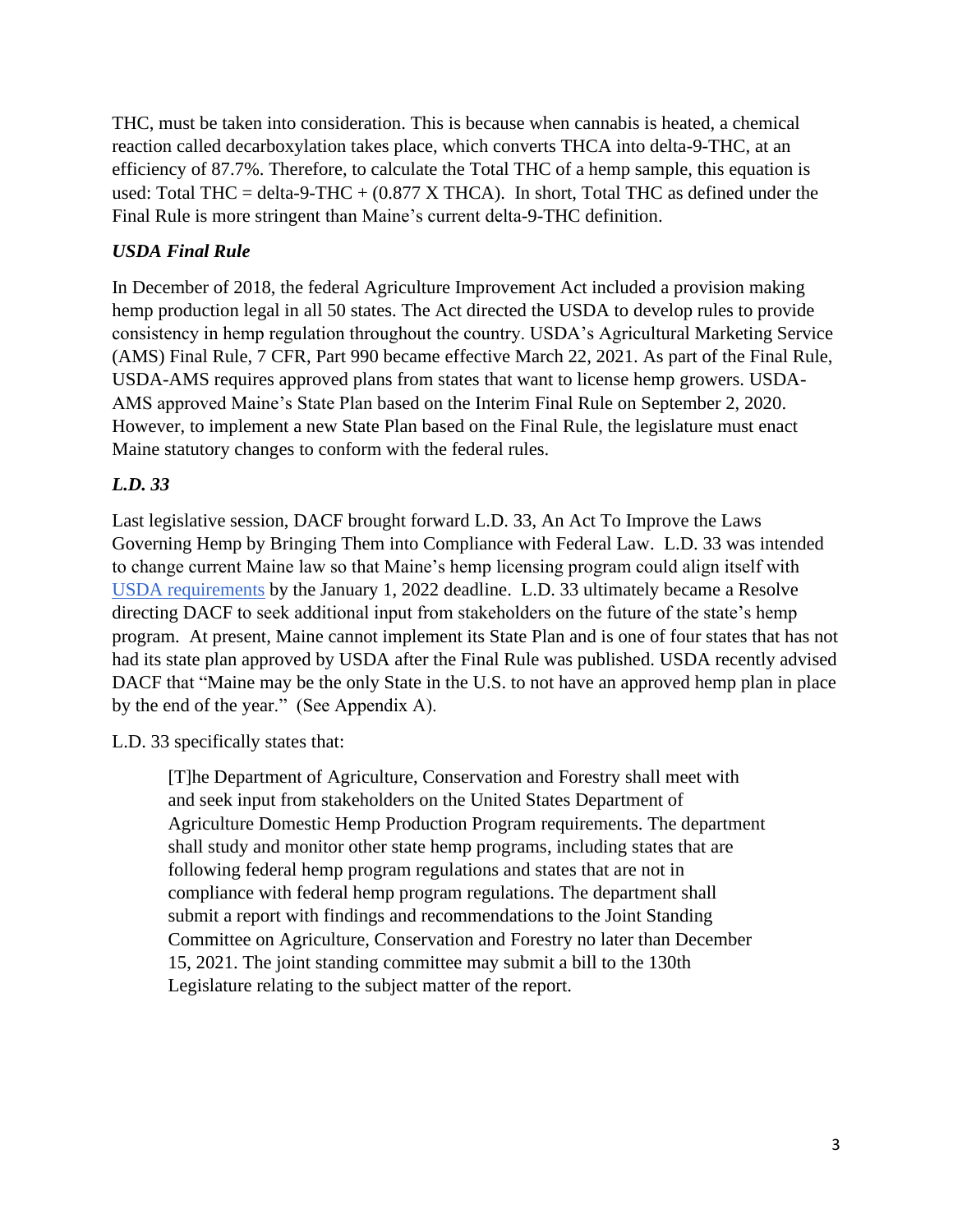#### **STAKEHOLDER INPUT**

To meet the charge of L.D. 33's Resolve, Program staff planned to hold one virtual and four inperson Stakeholder Information Gathering Meetings (SIGMEs); however, staff had to modify its plans in response to rising COVID-19 virus cases during the latter half of 2021. For example, staff planned to hold a SIGME in conjunction with a presentation on hemp at MOFGA's Common Ground Country Fair on Saturday, September 25, 2021, but the fair was canceled. All previously licensed growers and individuals interested in hemp who subscribe to the GovDelivery list were invited to attend the SIGMEs.

The SIGMEs were organized to gather input from hemp growers and others invested in Maine's hemp industry. Staff asked for feedback about the current existing Hemp Program and the pros and cons of having a USDA-approved state program, having only USDA licensure, or having a non-USDA approved state program (a "rogue" option).

| Date       | <b>Type of Gathering</b> | <b>Number of participants</b> |  |
|------------|--------------------------|-------------------------------|--|
| 7/8/2021   | Old Town; in-person      |                               |  |
| 8/31/2021  | Virtual                  | 4                             |  |
| 9/10/2021  | White field; in-person   | 13                            |  |
| 10/12/2021 | Virtual                  |                               |  |

#### *Stakeholder Information Gathering Meetings*

Growers, as well as individuals interested in hemp who subscribe to DACF's hemp bulletin, were also invited to communicate directly with staff.

Because turnout to the SIGMEs was low, DACF created an anonymous online survey in November and sent it to two groups by email. One group contained hemp license holders from the past several years (approximately 260 people), and the other group was made up of subscribers to the hemp bulletin on GovDelivery (approximately 1900 people). Because of crossover membership within the two groups, we asked respondents to complete just one survey. We received 29 completed surveys from hemp growers and 20 from the GovDelivery list.

### **RESULTS**

### *Confusion about regulations*

Participants brought different levels of understanding about hemp and marijuana regulations to the discussions, and some were interested in topics unrelated to how Maine's hemp growers would be licensed in future years. Staff, therefore, spent significant time setting the stage for input that, in the end, was not always expressed by SIGME participants. Interestingly, not all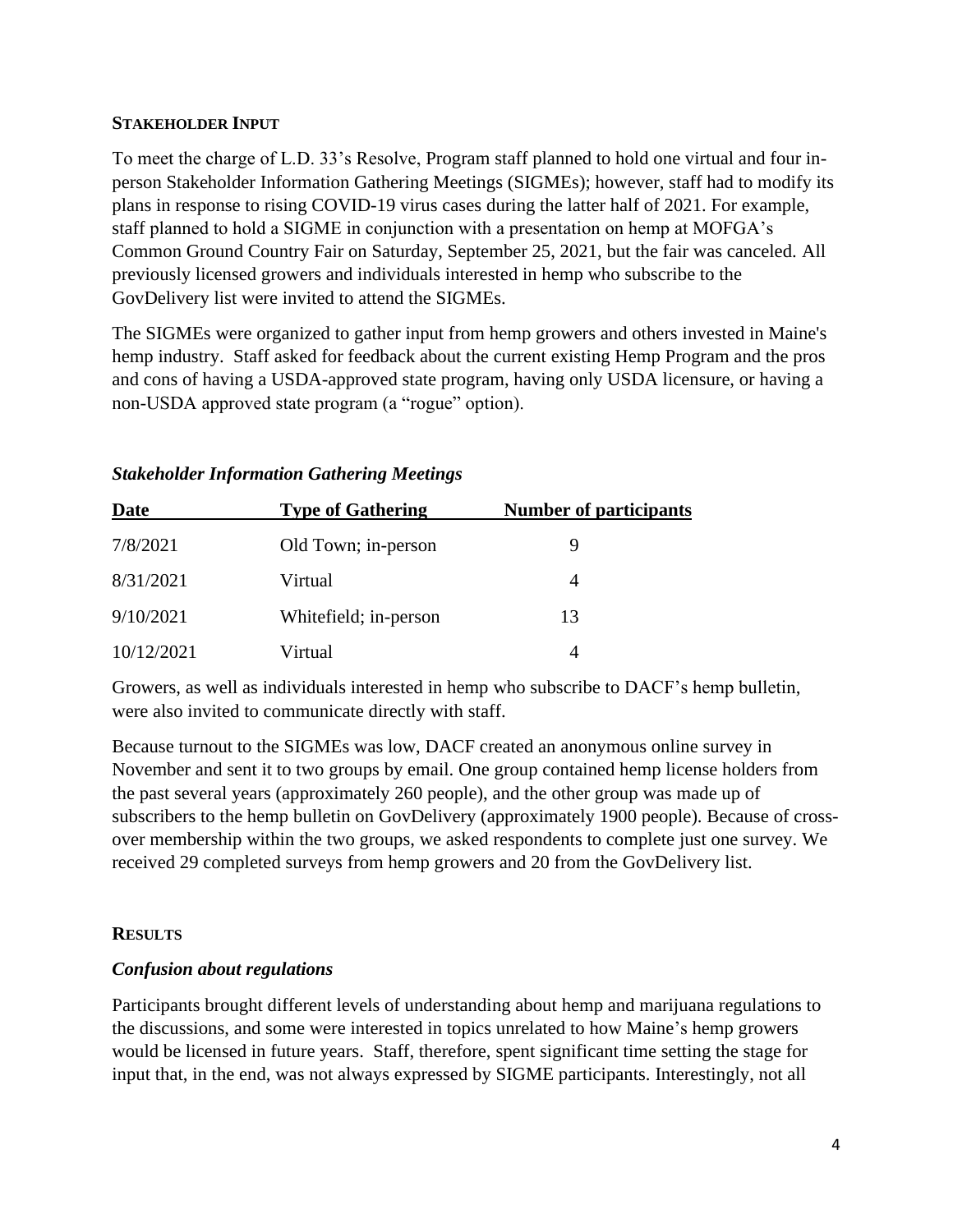stakeholders understood that Maine's definition of hemp was different from many other states.<sup>1</sup> Stakeholders also showed significant interest in the origins of CBD products that are being sold in local markets, an aspect of the hemp industry that the hemp licensing program does not regulate. CBD products are regulated by the DACF Quality Assurance & Regulations Division and Maine CDC.

One hemp grower felt that although Maine growers benefit from Maine's delta-9-THC definition of hemp (the Federal definition includes both delta-9-THC and THC Acid, which will convert to delta-9-THC with heating. This is also known as Total THC), it is confusing to both grower and consumer that Maine is not following USDA standards, like most other states. In addition, because of this discrepancy between definitions, this grower was unable to advertise their hemp on a popular social media platform. There was concern that continuing to define hemp differently than USDA could prolong such prohibitions.

# *USDA felony ban is objectionable but not necessarily applicable*

Participants agreed that USDA's felon ban was unwelcome, but they also wondered if such a ban would impact anyone who has been farming hemp in Maine. DACF does not have access to data to address that question. However, it can be noted that none of our currently licensed growers or those attending the SIGMEs have shared that the felony ban would impact their ability to get a license. This was supported in the online survey data as well. One hundred percent of Maine licensed hemp growers taking the online survey, and all but two survey takers from the larger list, indicated that the USDA felony ban would not affect their ability to get a license.

# *Defining hemp using the 0.3% Total-THC threshold is impractical*

No one expressed support for USDA's THC definition (0.3% Total THC). A 1.0% Total THC threshold would be looked upon favorably by Maine hemp growers. It would allow plants to develop their phytochemical array more completely (maximizing yields) and be a more efficient approach to farming this type of hemp. We were told that processors also prefer working with raw material having greater cannabinoid content. Some growers expressed frustration that the varieties of hemp preferred by customers would be most at risk for exceeding the USDA threshold. A few growers expressed some concern about being barred from doing business with Massachusetts processors since they will not accept Maine Hemp until the state is following USDA rules.

### *Markets are a mixed bag*

Local markets are a significant source of sales for Maine hemp producers. However, SIGME participants also acknowledged having out-of-state buyers and selling their products online, outof-state. It is not clear from our information gathering whether Maine's small craft hemp producers can succeed by selling exclusively within Maine. One participant said that having a so-called "rogue" Maine hemp program (not sanctioned by USDA) with a 1% Total THC

<sup>1</sup> In those states, which have USDA (2018 Farm Bill) approved plans or USDA licensure in place, 0.3% **Total THC** is the metric used to define hemp.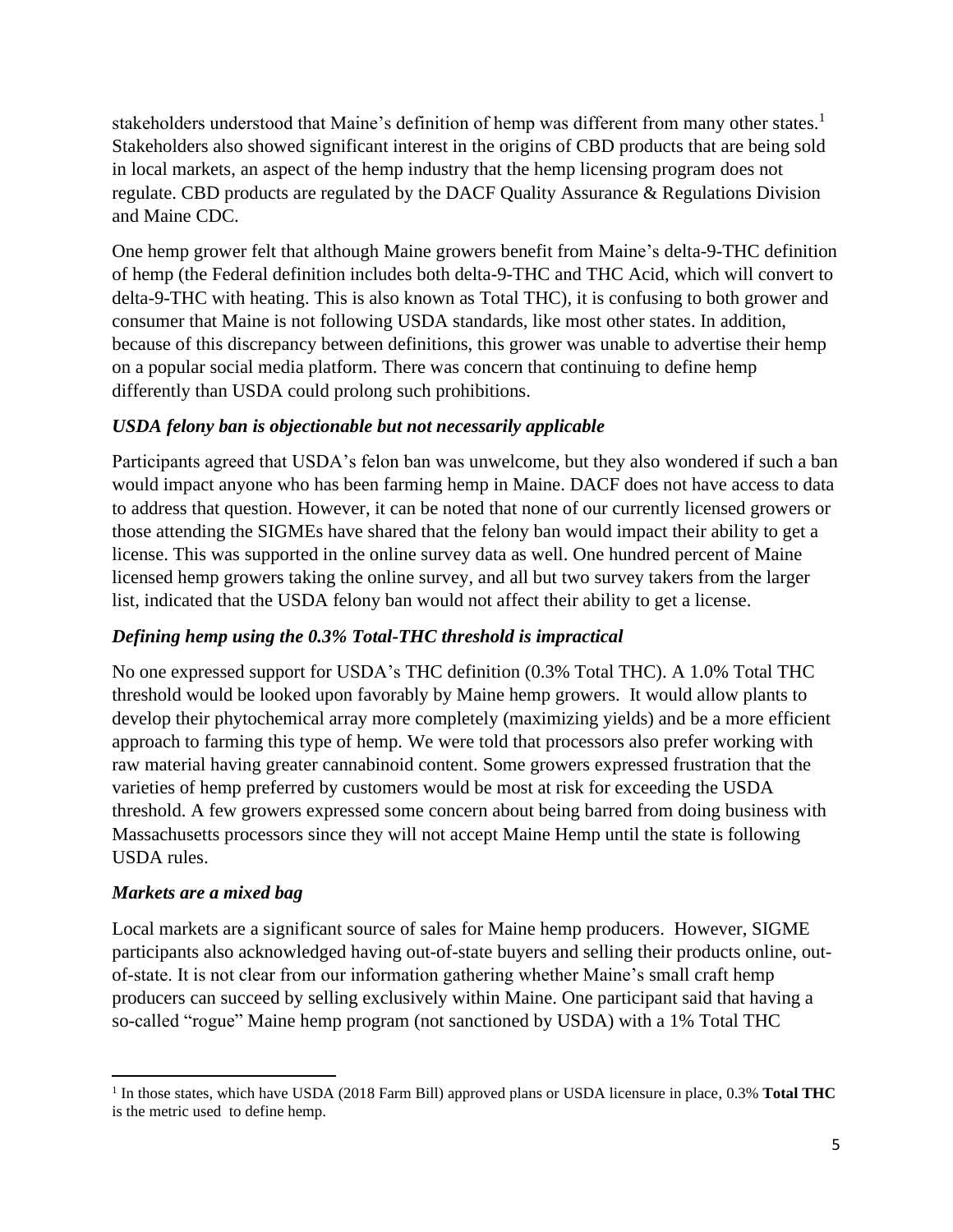standard would be very desirable provided the State required all sales outlets, including big box stores, to sell only Maine-grown CBD.

Maine-grown hemp faces processing hurdles. Massachusetts processors have declined to process Maine hemp because Maine continues to operate under the 2014 Farm Bill and has opted to continue to use the 0.3% delta-9-THC threshold for hemp instead of USDA's 0.3% Total THC threshold. Further, because Maine does not license hemp processors, it is unknown how many actual processors are based in Maine.

The market for hemp seedlings for personal (non-commercial) garden plants would go away under a USDA-approved program, because the Final Rule has no allowances for personal use plants. A handful of Maine hemp growers have been selling seedlings to the public in late May-June. Conversely, sales of mature hemp plants at pick-your-own operations could see an increase in sales to satisfy the demand for raw hemp for personal consumption.

## *Access to financial institutions and federal programs is problematic*

Hemp growers have had problems attaining banking services and insurance due to those industries' hesitancy around federal marijuana policy (despite hemp *not* being marijuana). As shared during the SIGMEs, one grower noted that a liability insurance policy was \$400 for microgreens and \$3000 for hemp. Another told of their bank closing their account. Although the Program hopes that, if passed, the federal SAFE Banking Act will bring stability to the financial services industry relative to hemp, progress at the federal level has been slow.

The surveys also revealed the importance of financial institution stability. Sixty-eight percent of growers felt that access to federal assistance programs is important, and 72% said access to banks and loans is important.

Given the identified need to access sound financial lending, not having a USDA-approved State Plan will have negative ramifications for Maine growers. USDA has advised that without such approval, "[Maine] farmers **will not be able to take advantage** of USDA funded insurance and other risk management products, nor apply for conservation and other types of grants." (Emphasis Added) (See Attachment A).

# *Some support for having a parallel licensing authority*

SIGMEs also discussed whether a parallel licensing program in Maine would be preferable. This would entail allowing Maine hemp producers selling out-of-state to be licensed directly by USDA. Meanwhile, those Maine producers solely with in-state markets would prefer to be licensed by the Maine Hemp Program, with a new 1% Total THC threshold for defining hemp (this would be federally non-complaint. The potential ramifications of this scenario are discussed further below). Overall, many SIGME participants appear to favor this parallel scheme. As discussed further below, a reduced pool of state-licensed hemp growers would reduce the Program's funding stream and new strategies will be needed to financially support it.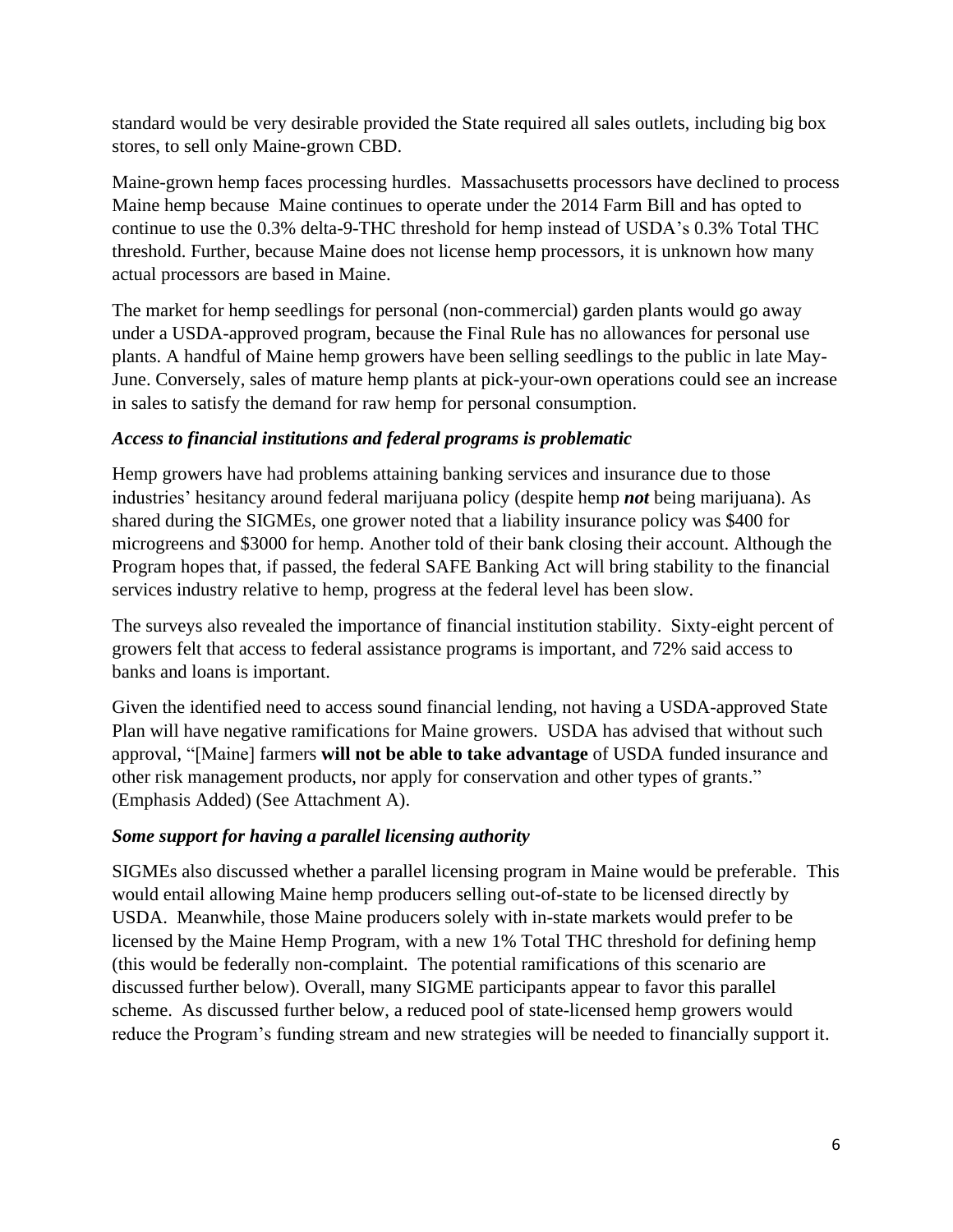### **MAINE SURVEY RESULTS REGARDING LICENSING AUTHORITY**

As mentioned, the Program also issued surveys to hemp constituents to gather feedback beyond the SIGME process. Surveys takers were split between wanting two types of licensing authorities: either the USDA-approved Maine Program or the "rogue" non-compliant Maine licensing program.



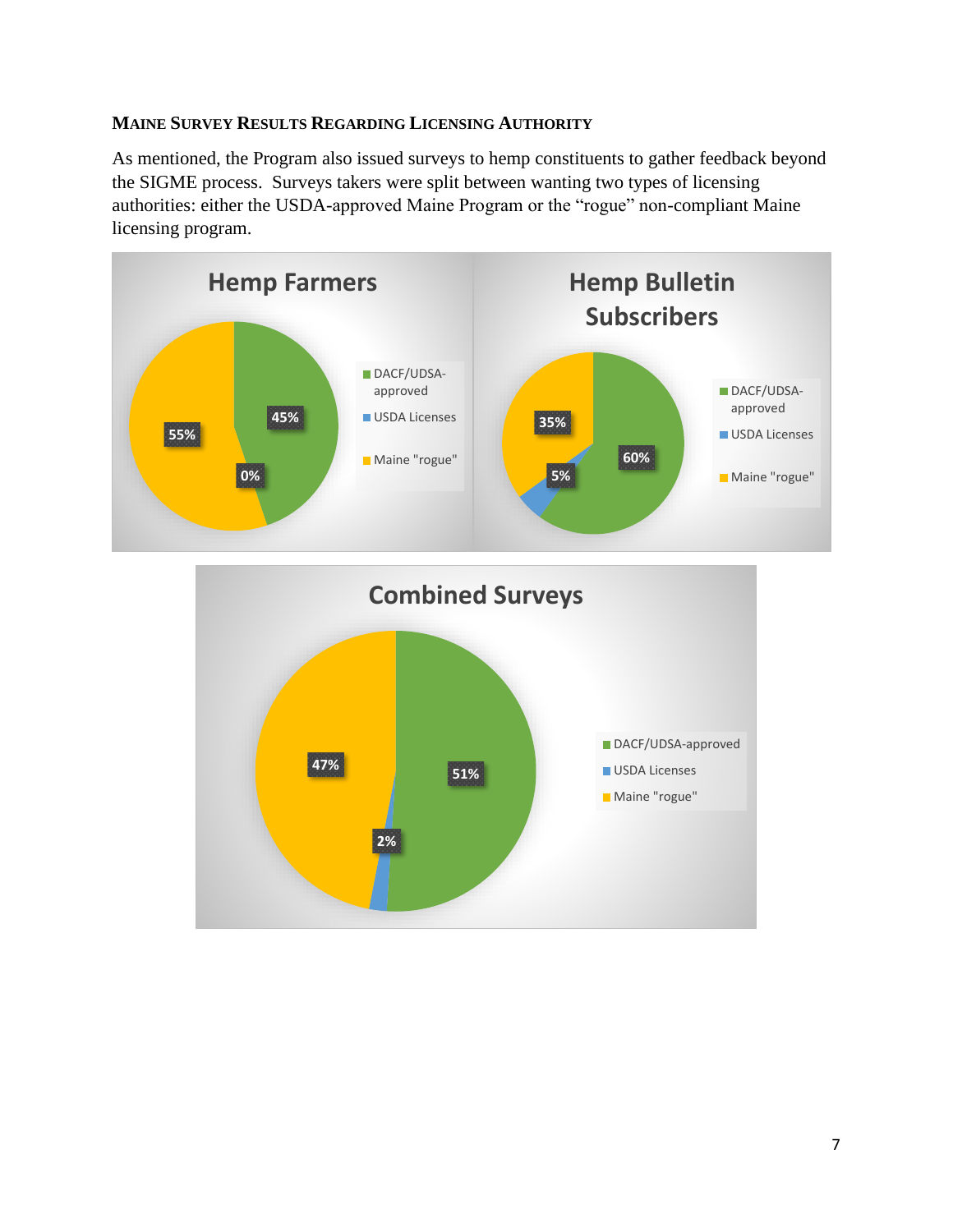#### **SURVEYING OTHER STATE PROGRAMS**

L.D. 33 also required the Hemp Program to report back on how many states would have USDAapproved programs and whether states may offer options for hemp grower licensing. See Table 1 below. Staff learned that four states (HI, MS, NC, and WI) have joined New Hampshire in turning over their hemp licensing programs to USDA. Three other states (NM, MT, AK) have not decided whether they will continue their state programs. As of December 3, 2021, all undecided states except Alaska submitted plans for USDA in case they decide that pursuing a USDA-approved program is their path forward. Utah, which already has a USDA-approved plan in place for 2022, said it is now considering ceasing having its own state hemp licensing program and having USDA be the licensing authority.

No state has indicated that they are pursuing a rogue program or parallel licensing authority. One of the states still debating their path forward said: "*Operating under a hybrid plan (options for growers licensed under a State Plan outside of USDA rules; or growers licensed under USDA) may interject complications with respect to interstate movement; USDA loans; banking, etc*."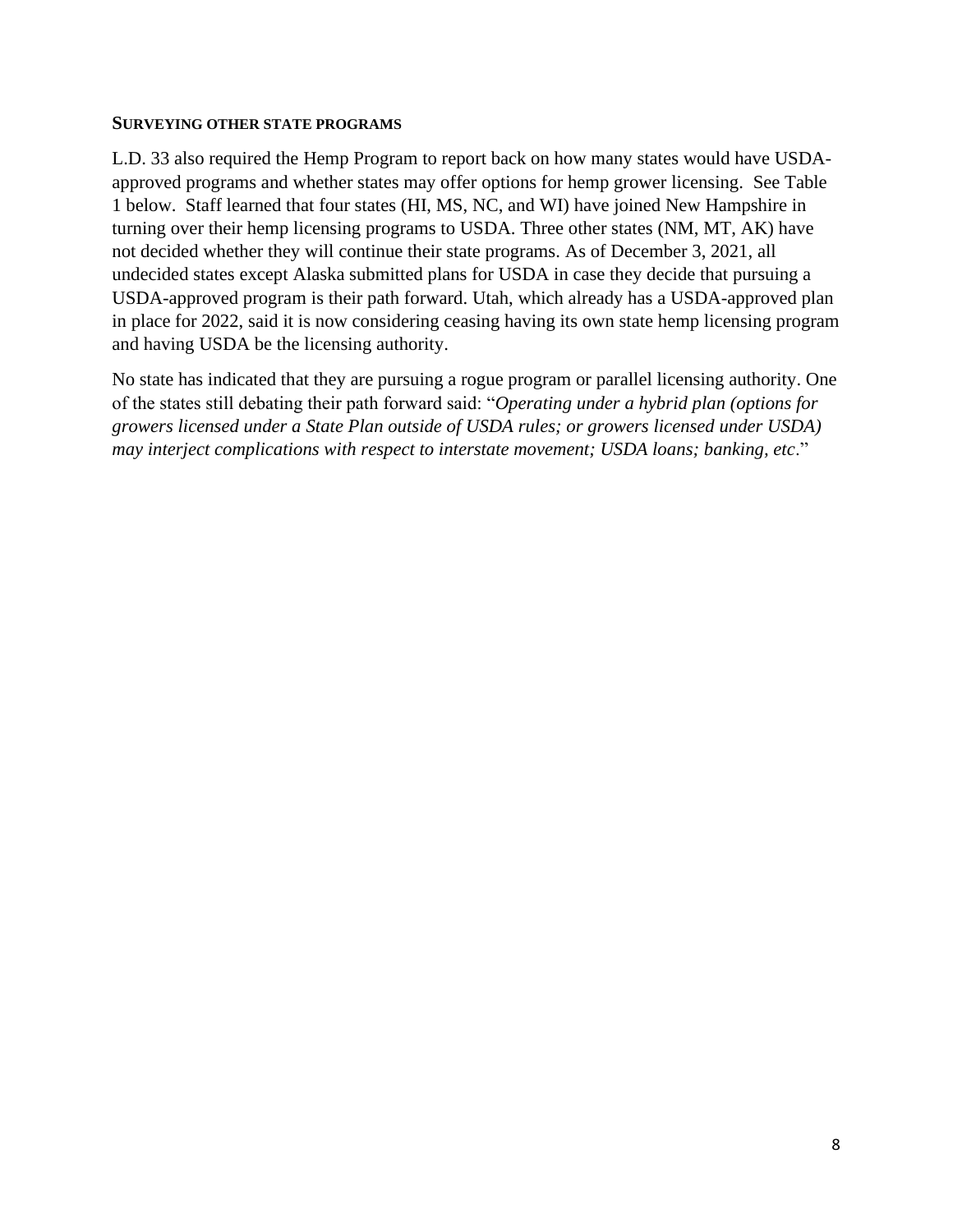# Table 1. Results of the state survey on hemp licensing authority in 2022. Five states have relinquished their licensing authority to USDA. Three states remain undecided and are indicated as "TBD".

|                       |                         | <b>USDA Hemp</b> |                      |
|-----------------------|-------------------------|------------------|----------------------|
|                       | <b>State Program -</b>  | Producer         | Non-compliant        |
| <b>State</b>          | <b>USDA Approved</b>    | License          | <b>State Program</b> |
| Hawaii                |                         | X                |                      |
| Mississippi           |                         | X                |                      |
| New Hampshire         |                         | X                |                      |
| North Carolina        |                         | X                |                      |
| Wisconsin             |                         | X                |                      |
| Alabama               | X                       |                  |                      |
| Arizona               | X                       |                  |                      |
| Arkansas              | X                       |                  |                      |
| California            | X                       |                  |                      |
| Colorado              | X                       |                  |                      |
| Connecticut           | X                       |                  |                      |
| Delaware              | X                       |                  |                      |
| Florida               | X                       |                  |                      |
| Georgia               | X                       |                  |                      |
| Idaho                 | X                       |                  |                      |
| Illinois              | X                       |                  |                      |
| Indiana               | X                       |                  |                      |
| lowa                  | X                       |                  |                      |
| Kansas                | X                       |                  |                      |
| Kentucky              | X                       |                  |                      |
| Louisiana             | X                       |                  |                      |
| Maryland              | X                       |                  |                      |
| Massachusetts         | x                       |                  |                      |
| Michigan              | X                       |                  |                      |
|                       | X                       |                  |                      |
| Minnesota<br>Missouri |                         |                  |                      |
|                       | X                       |                  |                      |
| Nebraska              | X                       |                  |                      |
| Nevada                | X                       |                  |                      |
| New Jersey            | X                       |                  |                      |
| New York              | X                       |                  |                      |
| North Dakota          | X                       |                  |                      |
| Ohio                  | X                       |                  |                      |
| Oklahoma              | X                       |                  |                      |
| Oregon                | X                       |                  |                      |
| Pennsylvania          | X                       |                  |                      |
| Rhode Island          | $\overline{\mathsf{x}}$ |                  |                      |
| South Carolina        | X                       |                  |                      |
| South Dakota          | $\overline{\mathsf{x}}$ |                  |                      |
| Tennessee             | $\overline{\mathsf{x}}$ |                  |                      |
| Texas                 | X                       |                  |                      |
| Utah                  | X                       |                  |                      |
| Vermont               | X                       |                  |                      |
| Virginia              | X                       |                  |                      |
| Washington Stat       | X                       |                  |                      |
| West Virginia         | $\overline{\mathsf{x}}$ |                  |                      |
| Wyoming               | $\overline{\mathsf{x}}$ |                  |                      |
| <u>Alaska</u>         | TBD                     | TBD              |                      |
| Montana               | TBD                     | TBD              |                      |
| <b>New Mexico</b>     | TBD                     | TBD              |                      |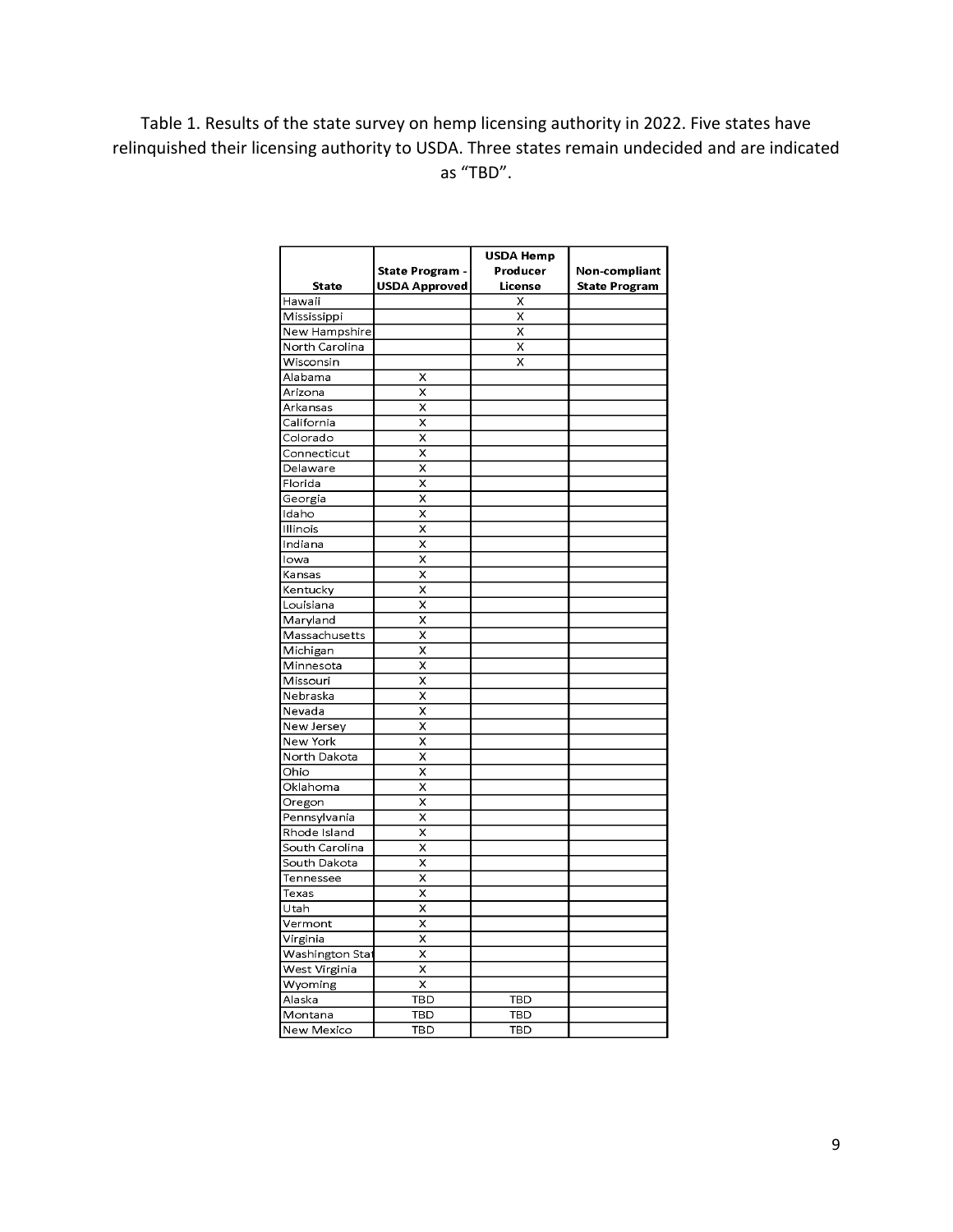### **CONSIDERING THE OPTIONS FOR HEMP LICENSING IN MAINE**

L.D. 33's public outreach and review process resulted in a number of regimes being considered for licensing hemp production in Maine: a USDA-only program; a USDA-approved Maine program; and/or a "rogue" program. The Hemp Program believes it is important to provide additional context and information for the Legislature to consider regarding Maine's potential path(s) forward.

- Programmatic funding impacts: DACF's Hemp Program is funded solely through licensing fees. With declining license numbers under the current system, the Program has about a year's worth of funds to continue operations, assuming fees remain unchanged. Fee revenue would further decline if the USDA licensed those producers who sold outof-state. If state licensure is to continue in any fashion, serious consideration must be given to how the Program can be adequately and sustainably funded. This could be in the form of direct, annual state government appropriation, or could entail licensing hemp processors and/or raising licensing fees on Maine producers.
- Potential pros of Maine licensing hemp as a USDA-compliant program:
	- o A single nation-wide standard is less confusing to the public, producers, and consumers.
	- o Maine hemp can be sold and transported throughout the U.S.
	- o Growers will have access to federal farm assistance programs.
	- o Growers can be expected to have greater access to financial institutions for banking, loans, and insurance.
	- o DACF continues providing services such as inspections, Integrated Pest Management assistance, educational programming, and advocacy to help build the industry.
	- o DACF acts as buffer with USDA. DACF approves producers' corrective action plans, not USDA.
	- o DACF uses Performance-Based Sampling:
		- This is a concept introduced in the Final Hemp Rule that allows certain hemp lots and grower situations to skip compliance testing. It can allow for the unfettered sale of hemp microgreens and hemp seedlings. It is something only State programs can implement. If USDA becomes the licensing authority for Maine, this relaxation in testing requirements will not be available to growers.
- Potential cons of DACF licensing hemp as a USDA-compliant program:
	- o Some of the required statute and rule changes may run contrary to Maine precedence and perspective regarding grow site confidentiality and treatment of individuals with prior controlled substance felony records.
	- o Growers would have to meet USDA's stricter THC requirements.
	- o Program must be able to support itself through fees.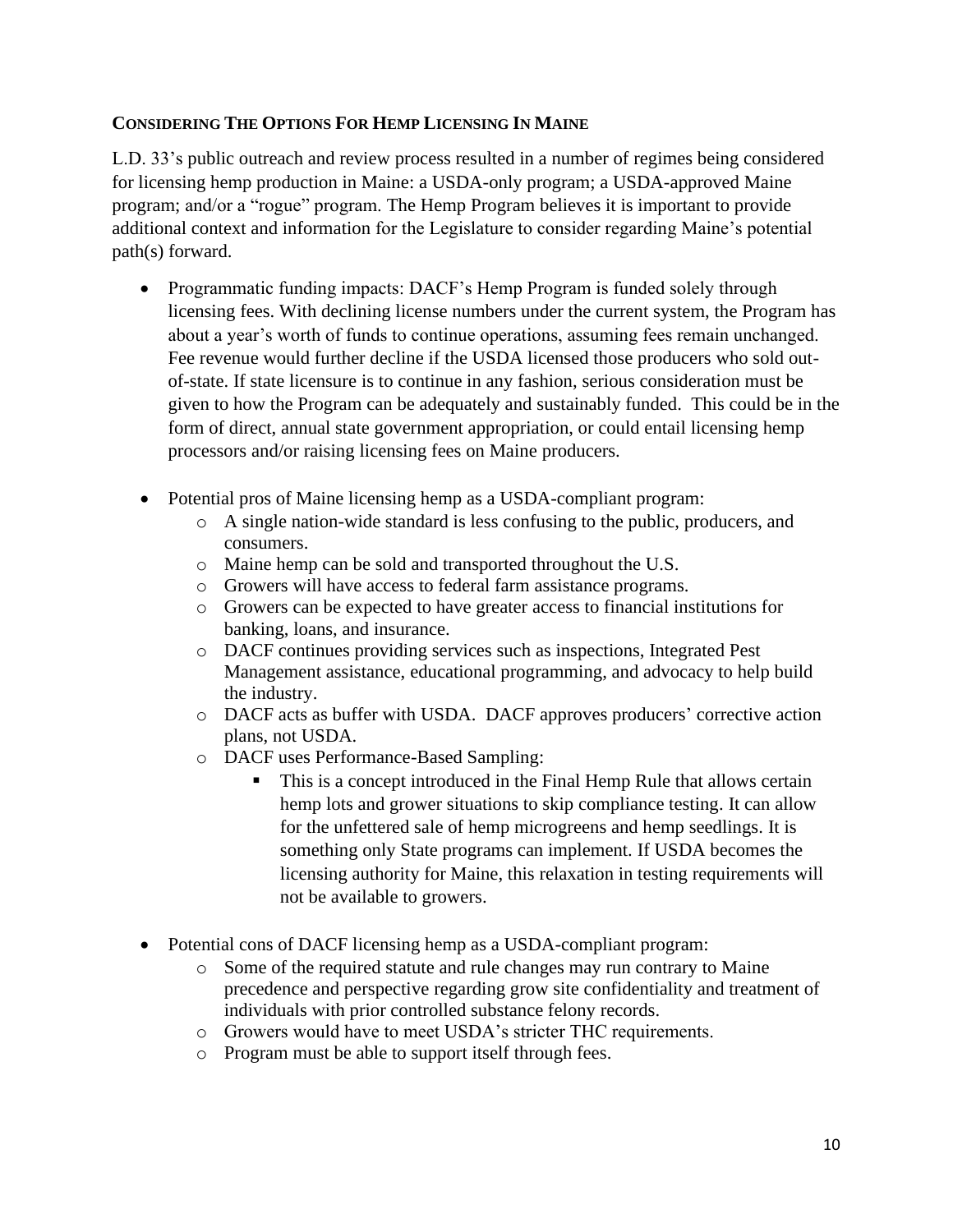- Potential pros of Maine ceasing to license hemp producers and USDA directly licensing instead (5 states have chosen this path):
	- o Maine hemp can be sold and transported throughout the U.S.
	- o Growers can be expected to have greater access to federal farm assistance programs.
	- o Growers can be expected to have greater access to financial institutions for banking, loans, and insurance.
	- o USDA currently does not have licensing fees.
	- o The State does not have to spend resources regulating hemp.
- Potential cons of Maine ceasing to license hemp and USDA directly licensing instead:
	- o Growers must pay for USDA-trained contractors to sample all hemp lots.
	- o Growers must pay labs for THC tests.
	- o Growers interact directly with USDA.
	- o USDA does not do Performance-Based Sampling.
	- o USDA license oversight of hemp in a marijuana-legal state may be complicated.
		- During the recent U.S. hemp regulators conference, we heard from states with legal marijuana programs who expressed reservations about inviting the USDA to license hemp growers. Marijuana growers are reluctant to report the location of their grow sites which may be at the same address as their hemp grow sites.
- Potential pros of a "rogue" Maine program, whereby DACF remains the licensing authority and does not change the program to become compliant with the USDA Final Rule. (It appears that USDA *would* license those growers who wanted USDA oversight).
	- o Popular elements of Maine's current program (e.g., no criminal background checks, three-plant exemption from licensing) would be retained.
	- o The Maine Legislature might consider increasing the THC standard to 1% Total THC or establish some other way to differentiate hemp.
	- o Growers would not need to report to USDA-FSA.
- Potential cons of the "rogue" program:
	- o Maine would be in violation of federal law. Although the potential ramifications of being in violation are not entirely clear, enforcement authority would lie with the federal Drug Enforcement Agency. As a result, non-USDA licensed growers in Maine could be subject to federal enforcement actions.
		- USDA has advised: "... [T]he Department of Justice, specifically the Drug Enforcement Administration, will be notified of the potential for unlicensed hemp growing locations in your State." (See Attachment A).
	- o Markets would be reduced. Maine-grown hemp would have to be processed and sold within Maine.
	- o Financial and insurance services would become more difficult to access.
	- o There would be no grower access to USDA cost-share assistance programs. ▪
	- o A dual licensing authority may present difficulties for local law enforcement.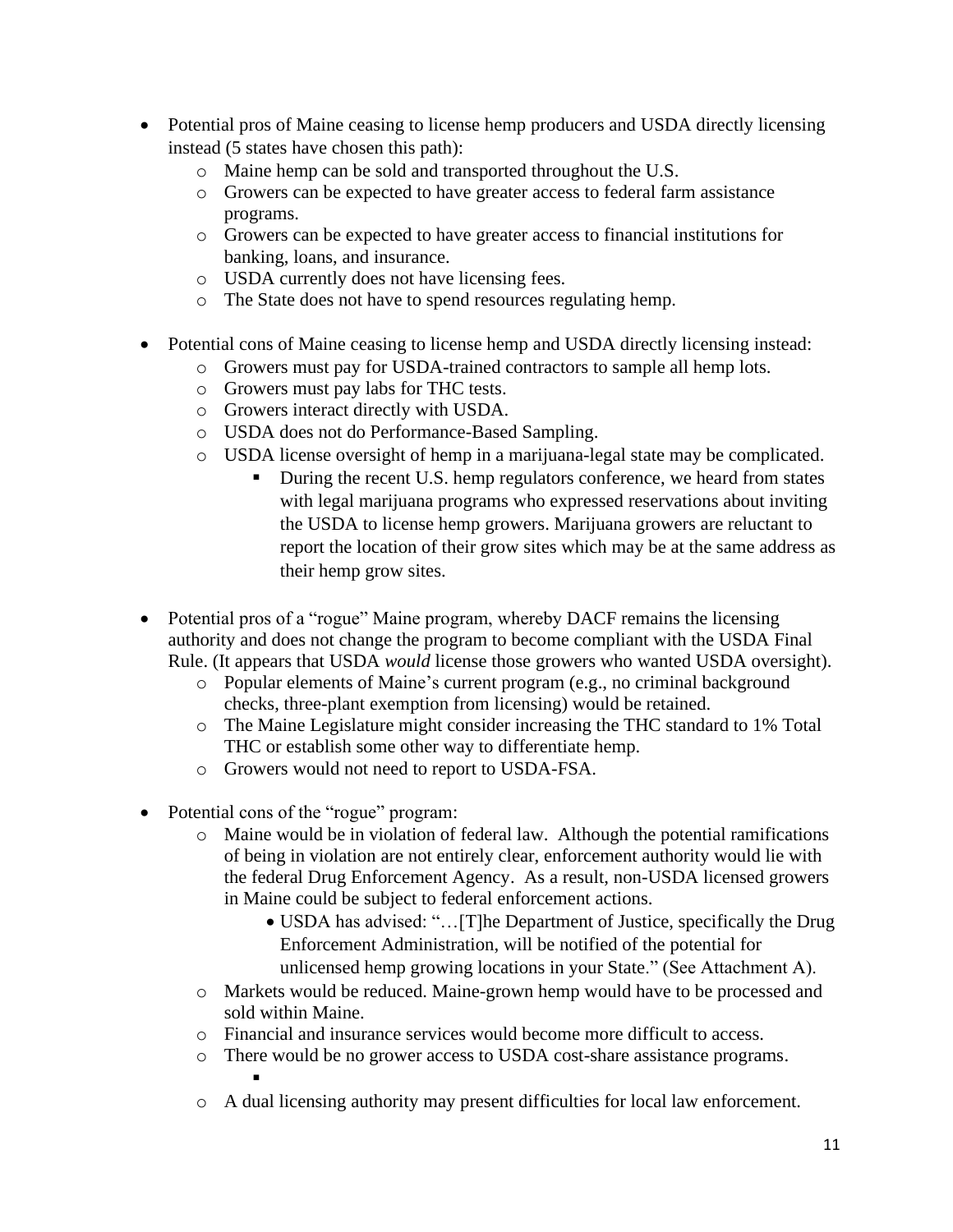■ DACF would have information on a portion of Maine hemp growers. USDA and the Farm Service Agency would have information on the rest. Would location data in the State's list of licensed growers remain protected information while location information for USDA licenses be public?

#### **DACF HEMP PROGRAM RECOMMENDATION**

DACF's Hemp Program appreciates that hemp licensure is a complicated and nuanced subject area. Hemp growers have been living in an unstable regulatory climate since the 2018 Farm Bill passed four years ago. Coupled with the hemp flower (CBD) market glut which occurred in 2019 (after the 2018 Farm Bill allowed many more states to license hemp growers and hemp acreage skyrocketed across the country), many of Maine's largest growers ceased growing hemp because they could not find markets for their raw hemp.

Because Maine growers have not expressed support for being licensed by the USDA, but do desire access to loans, grants, crop insurance, NRCS cost-share programs, and state-provided inspection services, educational programming, and other critical support, DACF recommends that the Legislature act quickly to pass the original L.D. 33 to bring state statues into conformance with the USDA Final Rule. Passing L.D. 33 will allow the Maine Hemp Program to continue to be managed by the state, to move forward an approved USDA Plan, and to allow for necessary rulemaking before the 2022 growing season. This will bring certainty to hemp licensing within Maine, continue financial support for the Program, avoid federal enforcement concerns, and allow grower access to federal farm assistance.

We look forward to discussing this report and our recommendations with the Legislature during the Second Regular Session in 2022.